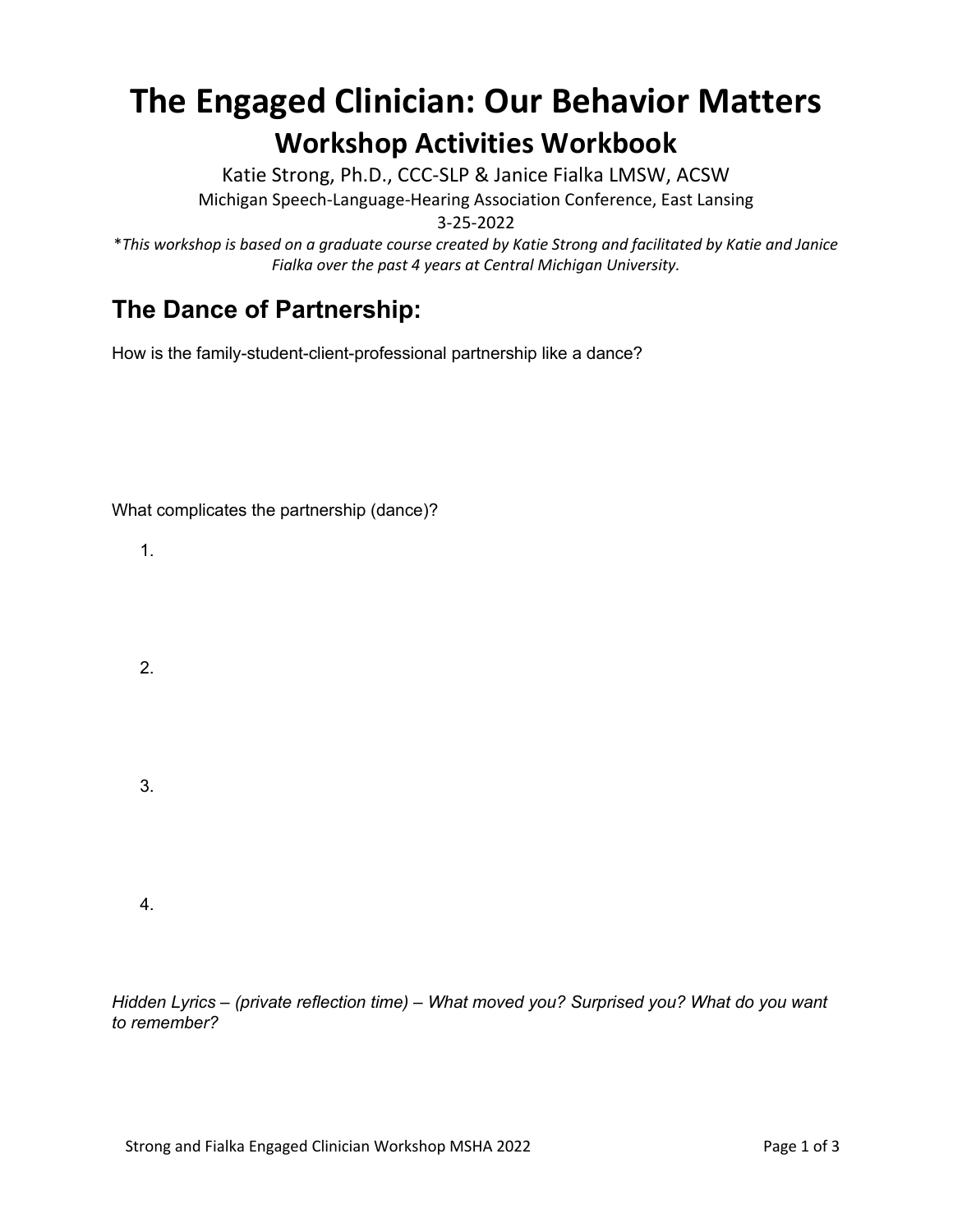

## **Reflection on a partnership**

Take a minute to clear your mind. Be still. Notice your breathing. Simply pause.

Think about a current or past partnership with a family . . . a family who feels/felt challenging to you. Maybe at times you feel baffled, worried, or frustrated. Maybe at times you even dreaded working with them. Or maybe you lost sleep thinking about how best to support them. Try not to censor your thoughts as you respond to the prompts. Just let whatever comes to you flow on the paper.

• As you think of this family-client, what are your immediate thoughts?

• What are your feelings or emotions? The family's feelings?

• What is something positive, a strength, a possibility?

• Where do you feel stuck?

• What is the lesson you are re-learning?